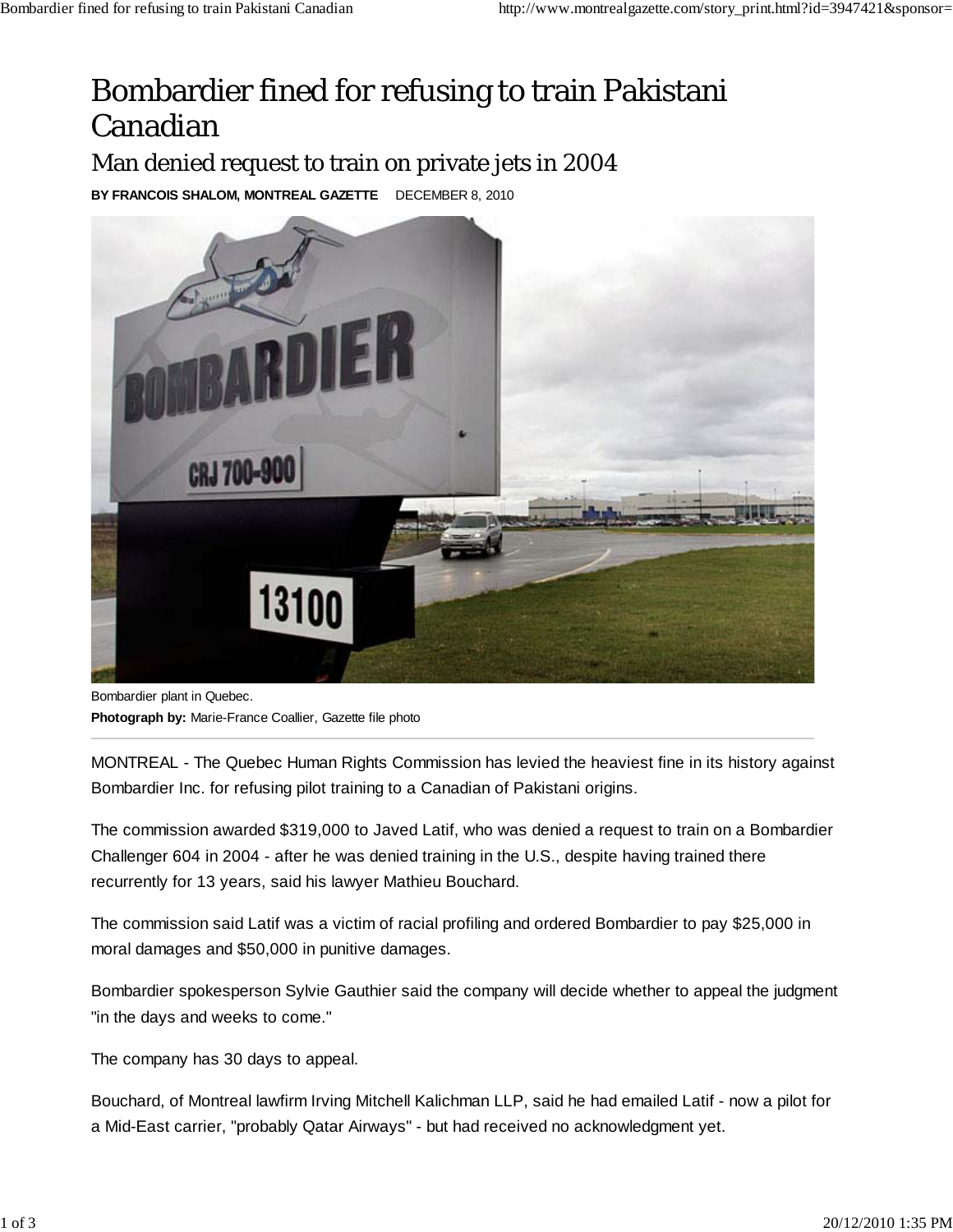"So I don't even know if he knows about this judgment," said Bouchard.

During the commission proceedings, which were launched in 2006, Latif said that at first, he had assumed that the problem was a case of mistaken identity.

But the commission ruled that "he was denied pilot training under Canadian licence by Bombardier ... because he had been identified as a 'threat to aviation or national security' by U.S. authorities."

Bouchard noted that between 1990 and 2003, Latif trained recurrently in the U.S., including at Flight Safety, one of the largest pilot-training firms in the world.

Ironically, added Bouchard, the former Pakistani air force pilot once received the highest security clearance by U.S. authorities - to act as a possible substitute pilot for George H.W. Bush, then vice-president of the U.S. on a state visit.

The commission said Latif "was a victim of discrimination based on his ethnic and national origin and that his right to the safeguard of his dignity was compromised."

Commission president Gaétan Cousineau called the ruling "without precedent ... the first ruling addressing the impact of post 9-11 U.S. security measures on Canadian territory."

Commission judge Michèle Rivet said that Bombardier "never tried to find out whether Mr. Latif was an objective security risk for Canadians or aviation."

Bouchard noted that his sudden change of security status in the U.S. came after the responsibility for clearances were changed from the U.S. Justice Department to the Transport Security Agency, an arm of the Homeland Security Department.

The department "allows no appeal, gives no reasons or reviews."

Bombardier, Bouchard said, "put down in writing" that U.S. authorities told the company not to train Latif. Transport Canada makes no such security clearance decisions, he added.

The commission said that Bombardier made no inquiries about the U.S. ban on the pilot.

Gauthier said that Bombardier could make no comment until its appeal decision.

In 2008, the U.S. changed its status for Latif, saying he was no longer considered "a threat to national security."

Latif testified that he was "humiliated," but that things got worse.

Being denied a training licence by Bombardier, Canada's aerospace giant, turned him into a "persona non grata in the aviation milieu."

Bouchard said that between 2004 and 2008, Latif earned a total of \$66,000.

"According to (Bombardier's pilot training director), Mr. Latif was now considered a "potential terrorist" and ... to train him ... would have (meant) 'serious consequences for Bombardier'."